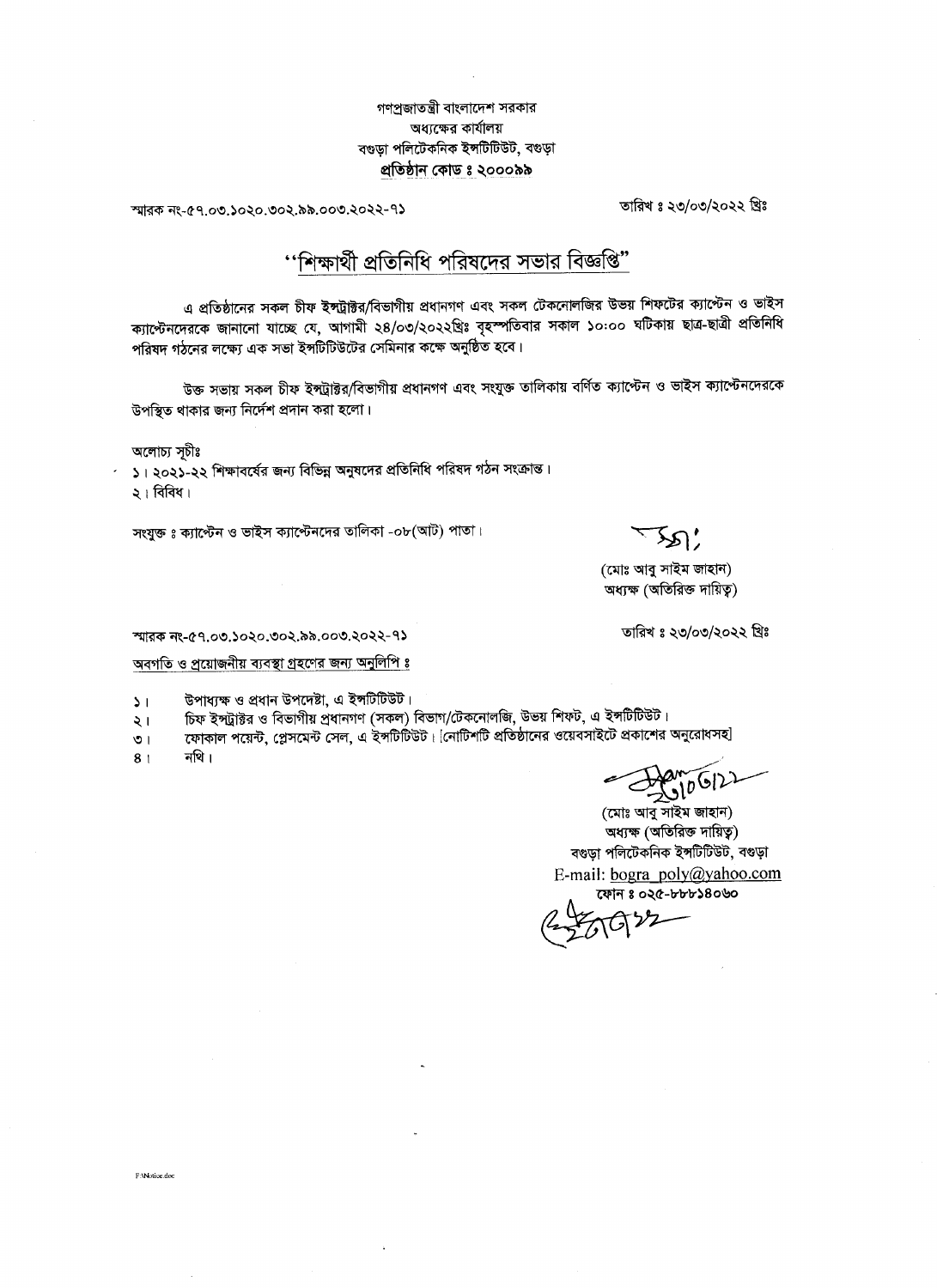## **CAPTAIN/VICE-CAPTAIN LIST** 2022

## **CIVIL**

| SL.            | <b>NAME OF EXAMINEE</b>                     | <b>AD-ROLL</b> | <b>B ROLL</b> | SEM  | SHIFT   | Position            | <b>SIGNATURE</b> |
|----------------|---------------------------------------------|----------------|---------------|------|---------|---------------------|------------------|
| $\mathbf{1}$   | MD. ARIFUL ISLAM                            | 641784         | 904911        | 8th  | 1-A     | CAPTAIN             |                  |
| $\overline{2}$ | MD. MOSTOFA OASIF TAMZID                    | 641711         | 904923        | 8th  | 1-A     | VICE-CAPTAIN        |                  |
| 3              | MD. ABDUR ROUF                              | 641717         | 904941        | 8th  | 1-B     | <b>CAPTAIN</b>      |                  |
| 4              | MD. SOHRAB HOSSAIN                          | 641730         | 904950        | 8th  | 1-B     | VICE-CAPTAIN        |                  |
| 5              | MD. SHAKIB SHAHARIYAR                       | 6427110        | 100124        | 8th  | 2-A     | <b>CAPTAIN</b>      |                  |
| 6              | <b>MST. TASLEMA AKTER</b>                   | 642740         | 905003        | 8th  | 2-A     | <b>VICE-CAPTAIN</b> |                  |
| 7              | MD. FUAD HASAN                              | 642709         | 905074        | 8th  | 2-B     | <b>CAPTAIN</b>      |                  |
| 8              | MD. RIMON MIA                               | 6427119        | 936293        | 8th  | 2-B     | VICE-CAPTAIN        |                  |
| 9              | RABIUL ALAM                                 | 6418020        | 111756        | 6TH  | 1-A     | <b>CAPTAIN</b>      |                  |
| 10             | <b>MST. SADIA KHATUN</b>                    | 6418078        | 111779        | 6TH  | 1-A     | VICE-CAPTAIN        |                  |
| 11             | MD. ABDULLAH AL NOMAN                       | 6418086        | 111824        | 6TH  | 1-B     | <b>CAPTAIN</b>      |                  |
| 12             | MD. JAHIDUL ISLAM                           | 6418112        | 120074        | 6TH  | 1-B     | VICE-CAPTAIN        |                  |
| 13             | MD. AL- MAHMUD                              | 6428066        | 111830        | 6TH  | 2-A     | CAPTAIN             |                  |
|                | 14 MD. LABIB MEHER                          | 6428081        | 111854        | 6TH  | 2-A     | VICE-CAPTAIN        |                  |
| 15             | <b>MD. ISMAIL HOSSAIN</b>                   | 6428008        | 177087        | 6TH  | 2-B     | CAPTAIN             |                  |
|                | 16 MD. RABBY MIA                            | 6428124        | 118777        | 6TH  | 2-B     | VICE-CAPTAIN        |                  |
| 17             | <b>MD. ABADOT HOSSEN</b>                    | 6491058        | 413011        | 4TH  | $1-A$   | <b>CAPTAIN</b>      |                  |
| 18             | <b>MD. TANVIR ISLAM</b>                     | 6491037        | 412990        | 4TH  | $1-A$   | VICE-CAPTAIN        |                  |
| 19             | <b>MST. MARIA SULTANA JANNAT</b><br>ARA     | 6491099        | 413022        | 4TH  | $1 - B$ | <b>CAPTAIN</b>      |                  |
| 20             | <b>TOUHIDUR RAHMAN</b>                      | 6491010        | 413060        | 4TH  | $1 - B$ | VICE-CAPTAIN        |                  |
| 21             | <b>MD. MUKTAKIN AKONDO</b>                  | 6492047        | 413120        | 4TH. | 2-A     | <b>CAPTAIN</b>      |                  |
| 22             | <b>DILRUBA AKTER</b>                        | 6492099        | 413077        | 4TH  | 2-A     | VICE-CAPTAIN        |                  |
| 23             | <b>RAKIBUL ISLAM</b>                        | 6492107        | 432471        | 4TH  | $2 - B$ | CAPTAIN             |                  |
| 24             | MD. AMIRUL ISLAM BORHAN                     | 6492088        | 413203        | 4TH  | $2 - B$ | VICE-CAPTAIN        |                  |
| 25             | <b>MD. SIAM SARKAR</b>                      | 6401036        | 514990        | 2ND  | 1-A     | CAPTAIN             |                  |
| 26             | <b>IMST. FARZANA AFRIN</b>                  | 6401058        | 514999        | 2ND  | 1-A     | VICE-CAPTAIN        |                  |
| 27             | <b>IMST. ROWSHON AKTER RUPA</b>             | 6401030        | 515055        | 2ND  | 1-B     | CAPTAIN             |                  |
| 28             | <b>MD. MOSTAKIM ISLAM</b><br><b>SHLIPTO</b> | 6401025        | 515062        | 2ND  | $1 - B$ | VICE-CAPTAIN        |                  |
| 29             | <b>JESAN AHMED</b>                          | 6402058        | 515107        | 2ND  | 2-A     | CAPTAIN             |                  |
|                | 30 MD. RIMON AHMED                          | 6402030        | 515113        | 2ND  | 2-A     | VICE-CAPTAIN        |                  |
| 31             | SUMAYA AKTER SADIA                          | 6402055        | 515189        | 2ND  | 2-B     | CAPTAIN             |                  |
| 32             | <b>HASINUR RAHMAN</b>                       | 6402090        | 515151        | 2ND  | 2-B     | VICE-CAPTAIN        |                  |
|                |                                             |                |               |      |         |                     |                  |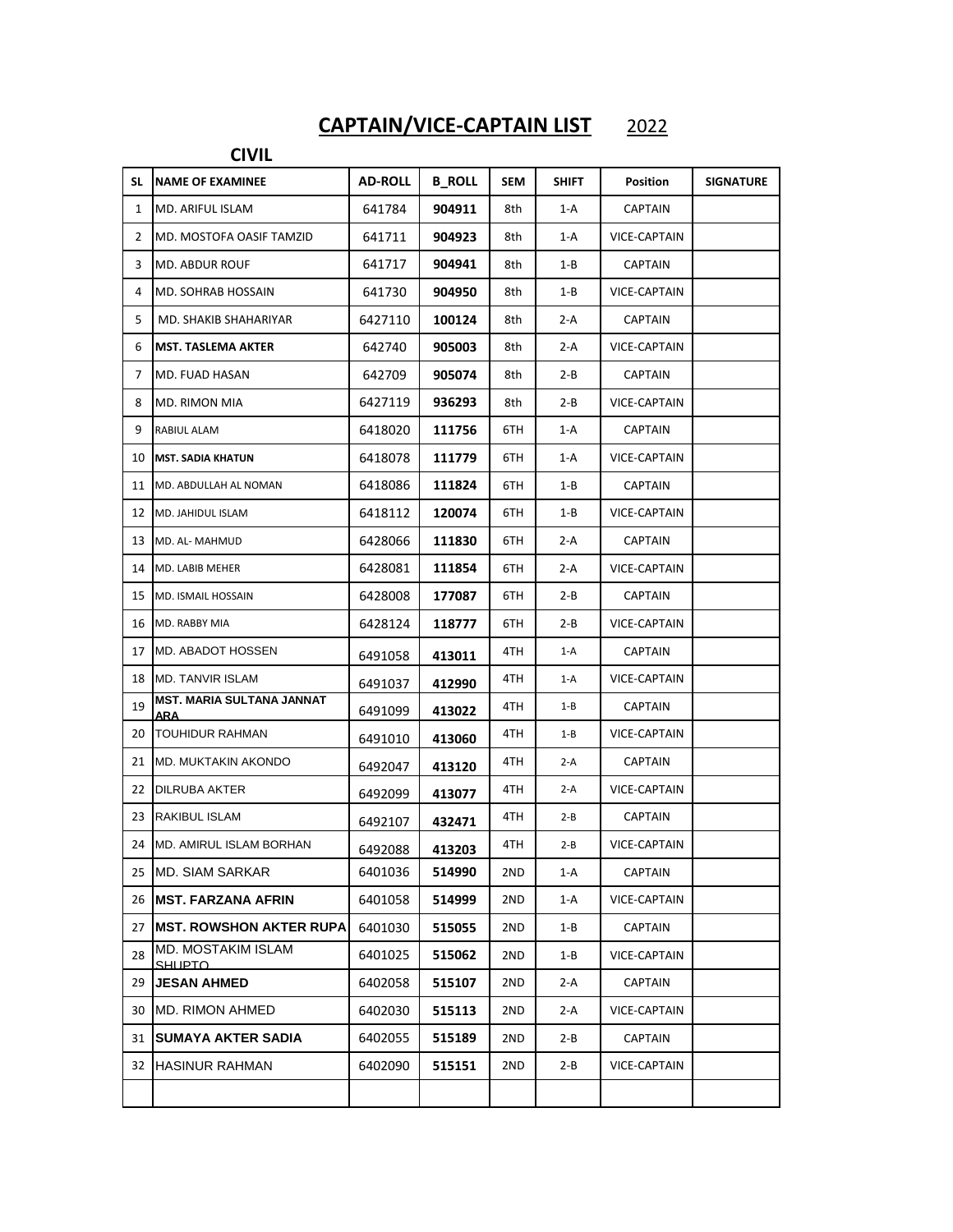|                | <b>COMPUTER</b>                  |        |        |     |                |                     |  |
|----------------|----------------------------------|--------|--------|-----|----------------|---------------------|--|
| $\mathbf{1}$   | MD. HABIB-A-KIBRYA               | 661708 | 905098 | 8th | $\mathbf{1}$   | <b>CAPTAIN</b>      |  |
| $\overline{2}$ | <b>MST. FATEMA KHATUN</b>        | 661701 | 905129 | 8th | $\mathbf{1}$   | VICE-CAPTAIN        |  |
| 3              | RAKESH CHADRO BORMON             | 662721 | 905187 | 8th | $\overline{2}$ | <b>CAPTAIN</b>      |  |
| 4              | <b>MST. LABONI KHATUN</b>        | 662742 | 905182 | 8th | $\overline{2}$ | VICE-CAPTAIN        |  |
| 5              | <b>MD. RUMEL MIA</b>             | 661806 | 111957 | 6TH | $\mathbf{1}$   | <b>CAPTAIN</b>      |  |
| 6              | MD. MEHEDI HASAN MARUF           | 661841 | 111941 | 6TH | $\mathbf{1}$   | VICE-CAPTAIN        |  |
| 7              | RAKIBUL ISLAM                    | 662820 | 111977 | 6TH | $\overline{2}$ | <b>CAPTAIN</b>      |  |
| 8              | SYEDA ABIDA MOHSINA              | 662842 | 111990 | 6TH | $\overline{2}$ | VICE-CAPTAIN        |  |
| 9              | <b>MD. RAKHIBUL ISLAM</b>        | 669115 | 413230 | 4TH | 1              | CAPTAIN             |  |
| 10             | <b>MD. RIPON HOSSAIN</b>         | 669121 | 413258 | 4TH | $\mathbf{1}$   | VICE-CAPTAIN        |  |
| 11             | <b>MD. TUHIN AHMED</b>           | 669230 | 413312 | 4TH | $\overline{2}$ | <b>CAPTAIN</b>      |  |
| 12             | <b>MD. ABUJAR GIFARI</b>         | 669258 | 422464 | 4TH | $\mathbf{2}$   | VICE-CAPTAIN        |  |
| 13             | <b>IMOST. SHARMIN AKTER MOMI</b> | 660152 | 515226 | 2ND | 1-A            | <b>CAPTAIN</b>      |  |
| 14             | MIR KAMRUL AHSAN ASIF            | 660136 | 515221 | 2ND | 1-A            | <b>VICE-CAPTAIN</b> |  |
| 15             | INARAYAN CHANDRA PAL             | 660141 | 515315 | 2ND | 1-B            | <b>CAPTAIN</b>      |  |
| 16             | <b>IMST. AYSHA TASNIM</b>        | 660116 | 515286 | 2ND | 1-B            | VICE-CAPTAIN        |  |
| 17             | <b>HRIDOY HALDAR</b>             | 660203 | 515389 | 2ND | 2-A            | <b>CAPTAIN</b>      |  |
| 18             | <b>MD. ATIKUR RAHMAN</b>         | 660211 | 515380 | 2ND | 2-A            | VICE-CAPTAIN        |  |
| 19             | <b>MST. MILI KHATUN</b>          | 660204 | 515450 | 2ND | 2-B            | <b>CAPTAIN</b>      |  |
| 20             | <b>TANBIR AHAMMED</b>            | 660284 | 515438 | 2ND | 2-B            | VICE-CAPTAIN        |  |
|                |                                  |        |        |     |                |                     |  |
|                |                                  |        |        |     |                |                     |  |
|                |                                  |        |        |     |                |                     |  |
|                |                                  |        |        |     |                |                     |  |
|                |                                  |        |        |     |                |                     |  |
|                |                                  |        |        |     |                |                     |  |
|                |                                  |        |        |     |                |                     |  |
|                |                                  |        |        |     |                |                     |  |
|                |                                  |        |        |     |                |                     |  |
|                |                                  |        |        |     |                |                     |  |
|                |                                  |        |        |     |                |                     |  |
|                |                                  |        |        |     |                |                     |  |
|                |                                  |        |        |     |                |                     |  |
|                |                                  |        |        |     |                |                     |  |
|                |                                  |        |        |     |                |                     |  |
|                |                                  |        |        |     |                |                     |  |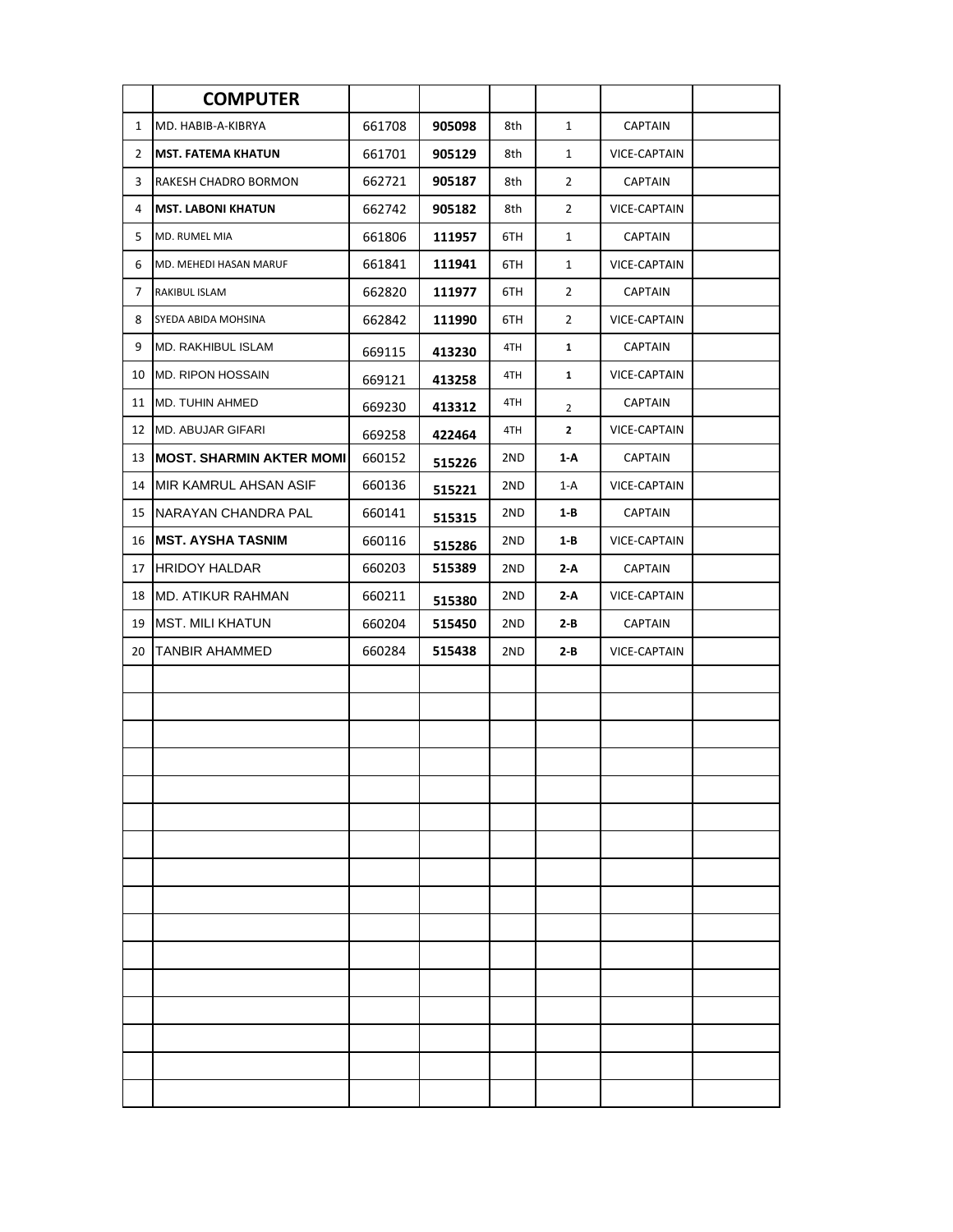|              | <b>ELECTRICAL</b>           |         |        |     |         |                     |  |
|--------------|-----------------------------|---------|--------|-----|---------|---------------------|--|
| $\mathbf{1}$ | <b>MD. SHAKIL KHANDAKER</b> | 671718  | 905192 | 8TH | $1-A$   | <b>CAPTAIN</b>      |  |
| 2            | MD.NAIMUR HASAN NAYEM       | 671712  | 905201 | 8TH | 1-A     | <b>VICE-CAPTAIN</b> |  |
| 3            | <b>MD. SAMEUL ISLAM</b>     | 671710  | 905275 | 8TH | $1 - B$ | <b>CAPTAIN</b>      |  |
| 4            | YOUSUF ALI                  | 6717103 | 910204 | 8TH | $1 - B$ | <b>VICE-CAPTAIN</b> |  |
| 5            | <b>MD. ARMAN ALI</b>        | 672710  | 905300 | 8TH | 2-A     | <b>CAPTAIN</b>      |  |
| 6            | SAGOR UDDIN                 | 672730  | 905311 | 8TH | 2-A     | VICE-CAPTAIN        |  |
| 7            | MD. SUJAN MIA               | 6727107 | 910258 | 8TH | 2-B     | <b>CAPTAIN</b>      |  |
| 8            | MD. SAKIL AKANDA            | 6727153 | 919891 | 8TH | $2 - B$ | VICE-CAPTAIN        |  |
| 9            | MD. SHAMIM HOSEN            | 6718037 | 112018 | 6TH | 1-A     | <b>CAPTAIN</b>      |  |
| 10           | MD. ZIHAD MIAH              | 6718083 | 112027 | 6TH | 1-A     | VICE-CAPTAIN        |  |
| 11           | MD. SALIM CHOWDARY          | 6718081 | 112059 | 6TH | $1 - B$ | <b>CAPTAIN</b>      |  |
| 12           | MD. SHAKIL AHMED            | 6718113 | 114780 | 6TH | $1 - B$ | VICE-CAPTAIN        |  |
| 13           | MD. NUR ALAM                | 6728118 | 114880 | 6TH | $2-A$   | <b>CAPTAIN</b>      |  |
| 14           | <b>RABEYA KHATUN</b>        | 6728036 | 112140 | 6TH | 2-A     | <b>VICE-CAPTAIN</b> |  |
| 15           | MD. RAKIBUL HASAN           | 6728125 | 168757 | 6TH | $2 - B$ | <b>CAPTAIN</b>      |  |
| 16           | <b>MST. SUSMITA KHATUN</b>  | 6728094 | 112153 | 6TH | $2 - B$ | <b>VICE-CAPTAIN</b> |  |
| 17           | RAJIYA SULTANA              | 6791038 | 413363 | 4TH | $1-A$   | <b>CAPTAIN</b>      |  |
| 18           | <b>MOSTAFIZUR RAHMAN</b>    | 6791007 | 413357 | 4TH | $1-A$   | <b>VICE-CAPTAIN</b> |  |
| 19           | <b>MD. REFAT HOSSAIN</b>    | 6791076 | 413467 | 4TH | $1 - B$ | <b>CAPTAIN</b>      |  |
| 20           | <b>MD. NURUL AZIZ</b>       | 6791015 | 413429 | 4TH | $1 - B$ | <b>VICE-CAPTAIN</b> |  |
| 21           | MD. NABIL                   | 6792063 | 413556 | 4TH | $2-A$   | <b>CAPTAIN</b>      |  |
| 22           | MD. HABIBUR RAHMAN          | 6792121 | 411062 | 4TH | 2-A     | VICE-CAPTAIN        |  |
| 23           | <b>MD. LASHIBUR RAHMAN</b>  | 6792083 | 413566 | 4TH | $2 - B$ | <b>CAPTAIN</b>      |  |
| 24           | <b>SOHAG KUMAR MODAK</b>    | 6792071 | 413581 | 4TH | $2 - B$ | <b>VICE-CAPTAIN</b> |  |
|              | 25 IMD. RAFY AHMED          | 6701054 | 515583 | 2ND | $1-A$   | <b>CAPTAIN</b>      |  |
|              | 26 MD. MAHEDI HASAN         | 6701089 | 515549 | 2ND | $1-A$   | <b>VICE-CAPTAIN</b> |  |
| 27           | <b>MD. ROBIUL ISLAM</b>     | 6701055 | 515655 | 2ND | $1 - B$ | <b>CAPTAIN</b>      |  |
| 28           | <b>RAKIB HOSSAIN</b>        | 6701062 | 515656 | 2ND | $1 - B$ | <b>VICE-CAPTAIN</b> |  |
| 29           | MD. ABDUL MONNAF            | 6702124 | 515543 | 2ND | $2-A$   | <b>CAPTAIN</b>      |  |
| 30           | IMD. SUBEH SADAK            | 6702068 | 515726 | 2ND | 2-A     | VICE-CAPTAIN        |  |
| 31           | <b>MD. SAMIUL ISLAM</b>     | 6702042 | 515768 | 2ND | $2 - B$ | <b>CAPTAIN</b>      |  |
| 32           | RIFAT JAHAN JOY             | 6702083 | 515830 | 2ND | $2 - B$ | VICE-CAPTAIN        |  |
|              |                             |         |        |     |         |                     |  |
|              |                             |         |        |     |         |                     |  |
|              |                             |         |        |     |         |                     |  |
|              |                             |         |        |     |         |                     |  |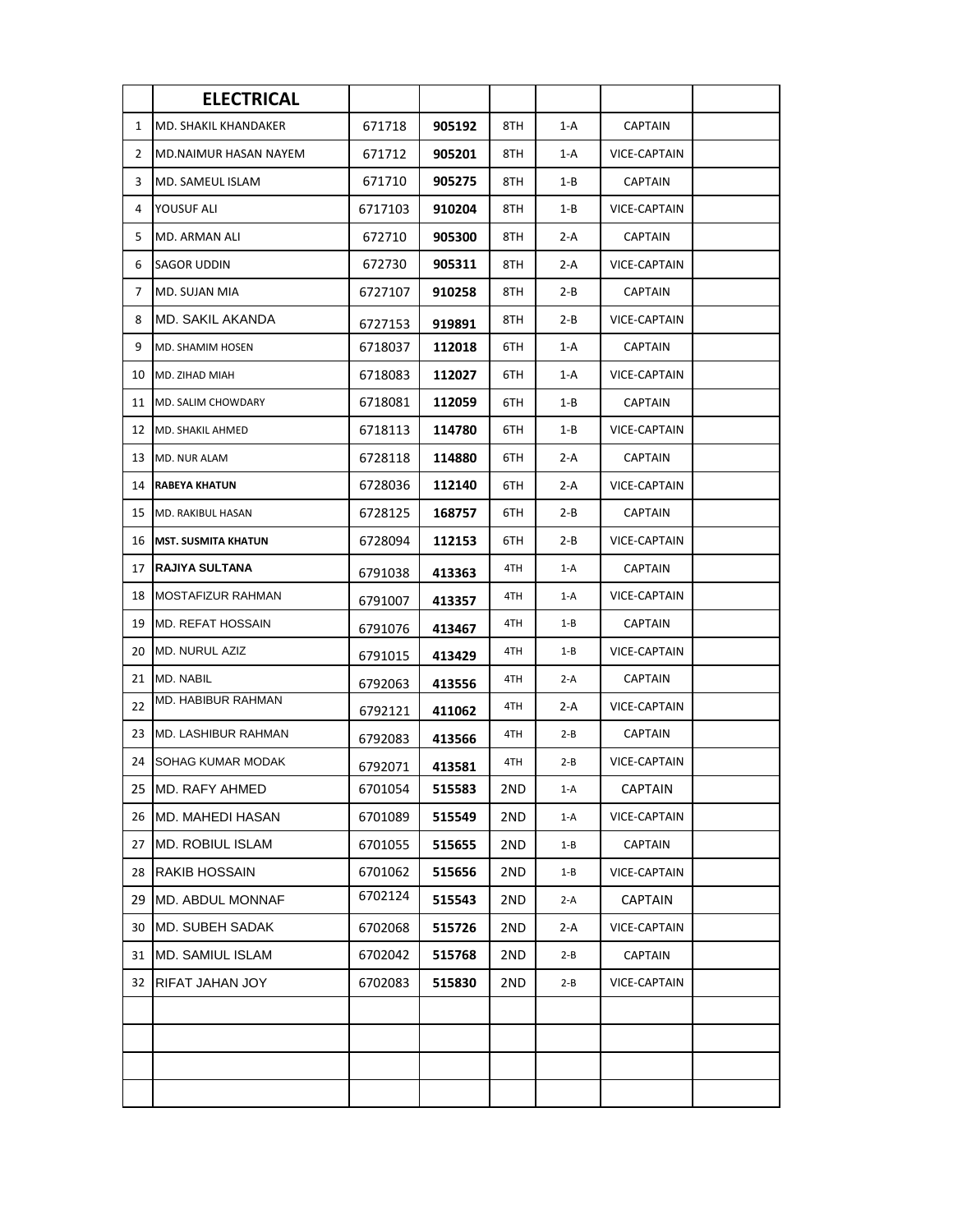|              | <b>ELECTRONICS</b>          |        |        |     |                |                |  |
|--------------|-----------------------------|--------|--------|-----|----------------|----------------|--|
| $\mathbf{1}$ | MD. SIAMUL ISLAM            | 681718 | 905405 | 8TH | $\mathbf{1}$   | <b>CAPTAIN</b> |  |
| 2            | <b>ABDUS SABUR</b>          | 681762 | 914462 | 8TH | $\mathbf{1}$   | VICE-CAPTAIN   |  |
| 3            | MD. MIJANUR RAHMAN          | 682702 | 905485 | 8TH | $\overline{2}$ | <b>CAPTAIN</b> |  |
| 4            | MD. TOUHID MIA              | 682767 | 907731 | 8TH | $\overline{2}$ | VICE-CAPTAIN   |  |
| 5            | MD. TARIQUL ISLAM           | 681860 | 176820 | 6TH | $\mathbf{1}$   | <b>CAPTAIN</b> |  |
| 6            | MD. SHAMIM HOSEN            | 681806 | 112189 | 6TH | $\mathbf{1}$   | VICE-CAPTAIN   |  |
| 7            | <b>MD. RIPON ALI</b>        | 682878 | 118187 | 6TH | $\overline{2}$ | <b>CAPTAIN</b> |  |
| 8            | <b>TAREK RAHMAN</b>         | 682802 | 112248 | 6TH | 2              | VICE-CAPTAIN   |  |
| 9            | MD. NEAMUL ISLAM KOUSIK     | 689106 | 413649 | 4TH | $\mathbf{1}$   | <b>CAPTAIN</b> |  |
| 10           | <b>MST. ESRAT JAHAN</b>     | 689128 | 413633 | 4TH | $\mathbf{1}$   | VICE-CAPTAIN   |  |
| 11           | <b>ARIF ISLAM</b>           | 689250 | 417354 | 4TH | 2              | <b>CAPTAIN</b> |  |
| 12           | <b>MD. SHAHARIAR AHMED</b>  | 689235 | 491130 | 4TH | 2              | VICE-CAPTAIN   |  |
| 13           | RAHUL KUMER MOHONTO         | 680102 | 515858 | 2ND | 1-A            | <b>CAPTAIN</b> |  |
| 14           | <b>IMST. ROZIYA AFROZ</b>   | 680110 | 515873 | 2ND | 1-A            | VICE-CAPTAIN   |  |
| 15           | MD. YEASIR ABDULLAH ENAN    | 680146 | 515972 | 2ND | $1 - B$        | <b>CAPTAIN</b> |  |
| 16           | <b>ANUSHI TANZIM SHITOL</b> | 680127 | 515925 | 2ND | 1-B            | VICE-CAPTAIN   |  |
| 17           | <b>MD. NURNOBI HOSSAIN</b>  | 680278 | 515989 | 2ND | 2-A            | <b>CAPTAIN</b> |  |
| 18           | RAKIBUL HASAN               | 680210 | 515998 | 2ND | 2-A            | VICE-CAPTAIN   |  |
| 19           | MD. ALI HASAN MUZAHID       | 680246 | 516086 | 2ND | $2 - B$        | <b>CAPTAIN</b> |  |
| 20           | <b>MD. ABDUL HANNAN</b>     | 680215 | 516104 | 2ND | $2 - B$        | VICE-CAPTAIN   |  |
|              |                             |        |        |     |                |                |  |
|              |                             |        |        |     |                |                |  |
|              |                             |        |        |     |                |                |  |
|              |                             |        |        |     |                |                |  |
|              |                             |        |        |     |                |                |  |
|              |                             |        |        |     |                |                |  |
|              |                             |        |        |     |                |                |  |
|              |                             |        |        |     |                |                |  |
|              |                             |        |        |     |                |                |  |
|              |                             |        |        |     |                |                |  |
|              |                             |        |        |     |                |                |  |
|              |                             |        |        |     |                |                |  |
|              |                             |        |        |     |                |                |  |
|              |                             |        |        |     |                |                |  |
|              |                             |        |        |     |                |                |  |
|              |                             |        |        |     |                |                |  |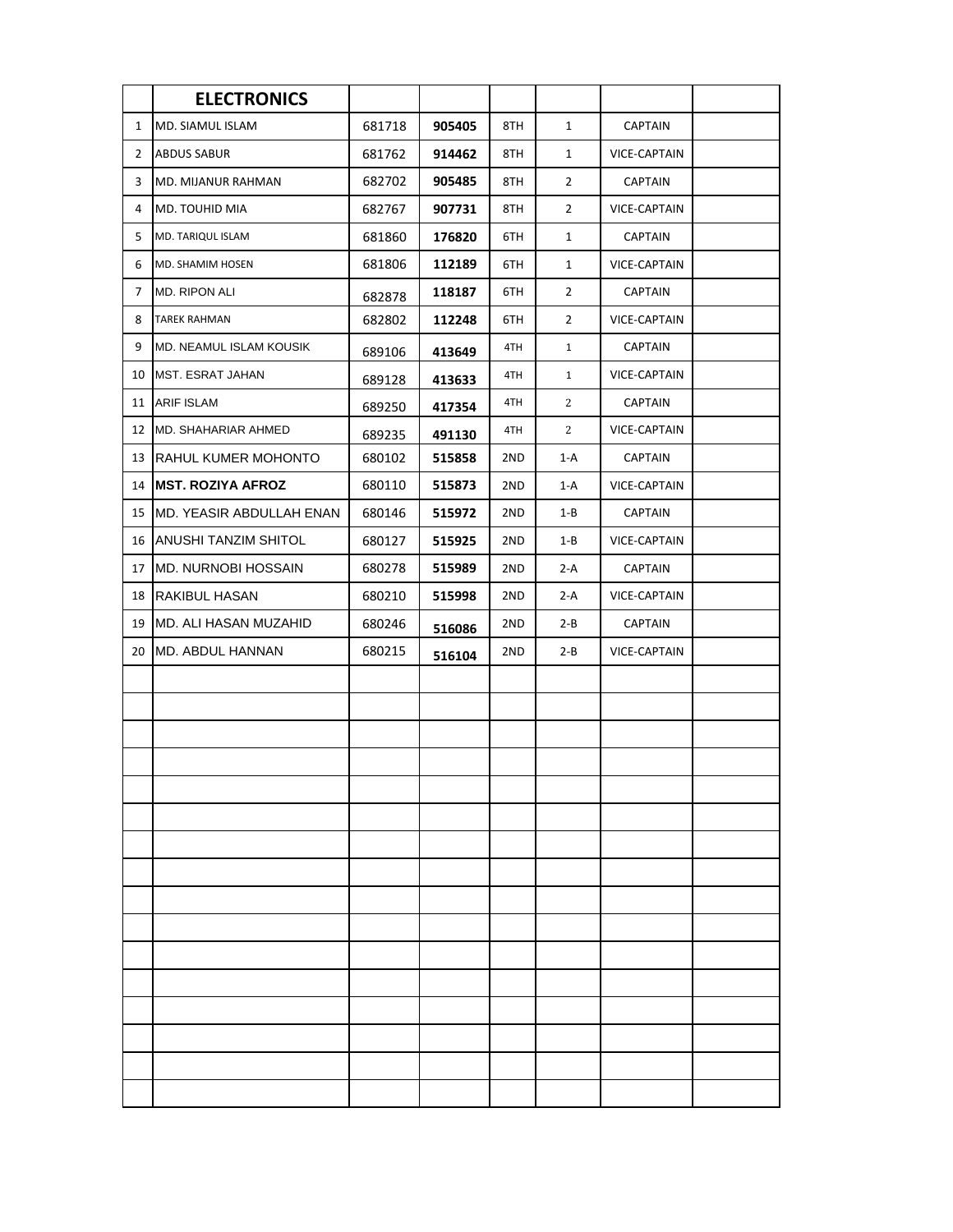|              | <b>MACHANICAL</b>                 |         |        |     |         |                     |  |
|--------------|-----------------------------------|---------|--------|-----|---------|---------------------|--|
| $\mathbf{1}$ | <b>MD. RAKIB HOSSEN</b>           | 701744  | 905537 | 8TH | $1-A$   | <b>CAPTAIN</b>      |  |
| 2            | MD. ABDUR ROUF                    | 701736  | 905515 | 8TH | $1-A$   | <b>VICE-CAPTAIN</b> |  |
| 3            |                                   |         |        | 8TH | 1-B     | <b>CAPTAIN</b>      |  |
| 4            | MD. ABDUL MONNAF                  | 701759  | 905545 | 8TH | 1-B     | <b>VICE-CAPTAIN</b> |  |
| 5            | MD. EMDADUL HASAN                 | 702714  | 905617 | 8TH | 2-A     | <b>CAPTAIN</b>      |  |
| 6            | MD. ATIKUL ISLAM                  | 702736  | 905624 | 8TH | 2-A     | <b>VICE-CAPTAIN</b> |  |
| 7            | MD. IMRAN HOSSEN                  | 7027105 | 909055 | 8TH | $2 - B$ | <b>CAPTAIN</b>      |  |
| 8            | MD. SHAKIL AHAMED                 | 7027101 | 911586 | 8TH | 2-B     | VICE-CAPTAIN        |  |
| 9            | MD. SHARIYAR                      | 7018074 | 112306 | 6TH | $1-A$   | <b>CAPTAIN</b>      |  |
| 10           | MD. SHIMUL HOSSAIN                | 7018101 | 112275 | 6TH | $1-A$   | VICE-CAPTAIN        |  |
| 11           | MD. MAHFUZUR RAHMAM               | 7018105 | 177135 | 6TH | $1 - B$ | <b>CAPTAIN</b>      |  |
| 12           | <b>MD. MUHIT HOSSEN</b>           | 7018007 | 112338 | 6TH | 1-B     | <b>VICE-CAPTAIN</b> |  |
| 13           | SHAMIM ISLAM                      | 7028023 | 112387 | 6TH | 2-A     | <b>CAPTAIN</b>      |  |
| 14           | MD. RAKIBUL<br><b>HASAN RASEL</b> | 7028147 | 113927 | 6TH | 2-A     | <b>VICE-CAPTAIN</b> |  |
| 15           | MD. RASHADUJAMAN                  | 7028106 | 177144 | 6TH | $2 - B$ | <b>CAPTAIN</b>      |  |
| 16           | MD. SABBIR HOSSAIN                | 7028113 | 177146 | 6TH | $2 - B$ | <b>VICE-CAPTAIN</b> |  |
| 17           | MD. JUBAYER AHMED                 | 7091059 | 413766 | 4TH | $1-A$   | CAPTAIN             |  |
| 18           | MD. MOZAMMEL HAQUE                | 7091034 | 413760 | 4TH | 1-A     | <b>VICE-CAPTAIN</b> |  |
| 19           | UZZAL REZA                        | 7091085 | 413843 | 4TH | $1 - B$ | <b>VICE-CAPTAIN</b> |  |
| 20           | MD. MEHEDI HASAN                  | 7091052 | 491135 | 4TH | 1-B     | <b>CAPTAIN</b>      |  |
| 21           | <b>MOSTAKIM MIA</b>               | 7092101 | 476051 | 4TH | $2-A$   | <b>CAPTAIN</b>      |  |
| 22           | MD. SAJU AHMED                    | 7092088 | 413893 | 4TH | $2-A$   | <b>VICE-CAPTAIN</b> |  |
| 23           | <b>MD. IMAM UDDIN</b>             | 7092016 | 414001 | 4TH | $2 - B$ | <b>CAPTAIN</b>      |  |
| 24           | <b>MD. ISMAIL HOSEN</b>           | 7092026 | 414014 | 4TH | $2 - B$ | <b>VICE-CAPTAIN</b> |  |
| 25           | <b>MD. ISTIAK AHMMED</b>          | 7001005 | 516158 | 2ND | $1-A$   | <b>CAPTAIN</b>      |  |
| 26           | <b>IMST. JUTHI KHATUN</b>         | 7001043 | 516139 | 2ND | $1-A$   | <b>VICE-CAPTAIN</b> |  |
| 27           | MD. SULAIMAN KARIM SHEUM          | 7001074 | 516224 | 2ND | $1 - B$ | <b>CAPTAIN</b>      |  |
| 28           | MD. SHIHAB MIA                    | 7001046 | 516248 | 2ND | 1-B     | <b>VICE-CAPTAIN</b> |  |
| 29           | SIHAB UDDIN                       | 7002095 | 516367 | 2ND | $2-A$   | <b>CAPTAIN</b>      |  |
| 30           | <b>MD. RAJIKUL ISLAM</b>          | 7002002 | 516388 | 2ND | $2-A$   | VICE-CAPTAIN        |  |
| 31           | <b>AZADIA</b>                     | 7002041 | 516454 | 2ND | $2 - B$ | <b>CAPTAIN</b>      |  |
| 32           | <b>MAKSUDA AKTER</b>              | 7002094 | 516412 | 2ND | $2 - B$ | VICE-CAPTAIN        |  |
|              |                                   |         |        |     |         |                     |  |
|              |                                   |         |        |     |         |                     |  |
|              |                                   |         |        |     |         |                     |  |
|              |                                   |         |        |     |         |                     |  |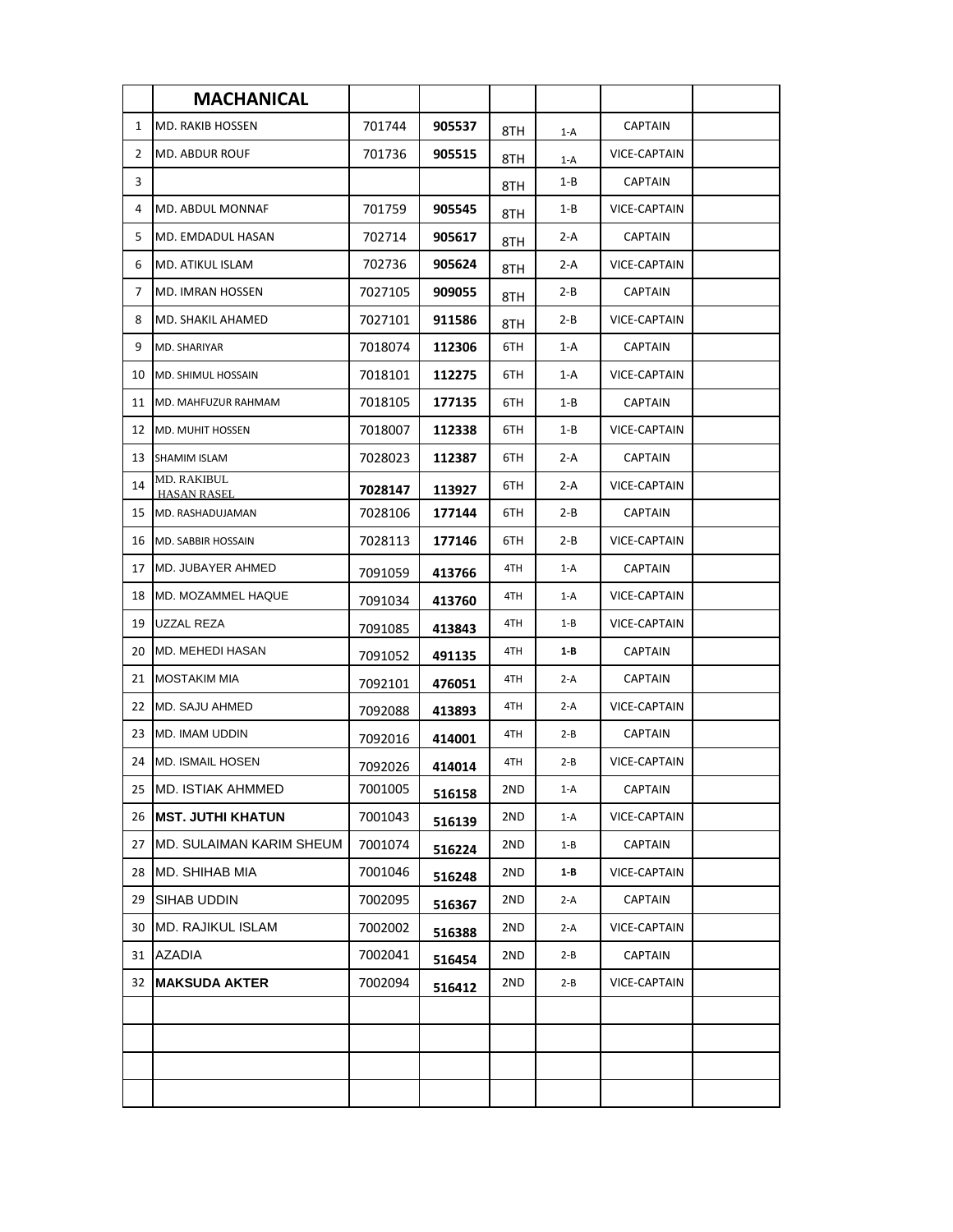|                | <b>POWER</b>                       |         |        |     |                |                     |  |
|----------------|------------------------------------|---------|--------|-----|----------------|---------------------|--|
| $\mathbf{1}$   | MD. ASADUZZAMAN HIMEL              | 711745  | 905687 | 8TH | $\mathbf{1}$   | <b>CAPTAIN</b>      |  |
| $\overline{2}$ | MD. ABDUL AZIZ                     | 711707  | 905708 | 8TH | $\mathbf{1}$   | <b>VICE-CAPTAIN</b> |  |
| 3              | MD. SANJID MAHMUD                  | 712743  | 905745 | 8TH | $\overline{2}$ | <b>CAPTAIN</b>      |  |
| 4              | MD. SELIM SHEIKH                   | 712707  | 905737 | 8TH | $\overline{2}$ | VICE-CAPTAIN        |  |
| 5              | MD. FARHAN                         | 711830  | 112474 | 6TH | $\mathbf{1}$   | <b>CAPTAIN</b>      |  |
| 6              | MD. FOYSAL RAHMAN                  | 711860  | 109522 | 6TH | $\mathbf{1}$   | VICE-CAPTAIN        |  |
| 7              | MD. SULTAN SALAUDDIN TUSHAR        | 712821  | 112535 | 6TH | $\overline{2}$ | <b>CAPTAIN</b>      |  |
| 8              | MD. MONIRUZZAMAN SOIKOT            | 712829  | 112525 | 6TH | $\overline{2}$ | VICE-CAPTAIN        |  |
| 9              | MD. NAZMUL HUDA AZIZ               | 719114  | 414063 | 4TH | $\mathbf{1}$   | <b>CAPTAIN</b>      |  |
| 10             | <b>MD. RABBI SHEIKH</b>            | 719133  | 414049 | 4TH | $\mathbf{1}$   | VICE-CAPTAIN        |  |
| 11             | MD. ZAHIDUL ISLAM                  | 719202  | 414112 | 4TH | $\overline{2}$ | <b>CAPTAIN</b>      |  |
| 12             | MD. MARUFUL HASAN SADIK            | 719237  | 414098 | 4TH | $\overline{2}$ | VICE-CAPTAIN        |  |
| 13             | <b>MD. AHASAN HABIB</b>            | 6701071 | 515619 | 2ND | $\mathbf{1}$   | <b>CAPTAIN</b>      |  |
| 14             | <b>MD. KAWSER SARKER</b>           | 710146  | 516515 | 2ND | $\mathbf{1}$   | <b>VICE-CAPTAIN</b> |  |
| 15             | <b>MD. HIRU MIA</b>                | 710216  | 516628 | 2ND | $\overline{2}$ | <b>CAPTAIN</b>      |  |
| 16             | MD. SHOHANUR ISLAM<br><b>SAGOR</b> | 710213  | 516637 | 2ND | $\overline{2}$ | VICE-CAPTAIN        |  |
|                |                                    |         |        |     |                |                     |  |
|                |                                    |         |        |     |                |                     |  |
|                |                                    |         |        |     |                |                     |  |
|                |                                    |         |        |     |                |                     |  |
|                |                                    |         |        |     |                |                     |  |
|                |                                    |         |        |     |                |                     |  |
|                |                                    |         |        |     |                |                     |  |
|                |                                    |         |        |     |                |                     |  |
|                |                                    |         |        |     |                |                     |  |
|                |                                    |         |        |     |                |                     |  |
|                |                                    |         |        |     |                |                     |  |
|                |                                    |         |        |     |                |                     |  |
|                |                                    |         |        |     |                |                     |  |
|                |                                    |         |        |     |                |                     |  |
|                |                                    |         |        |     |                |                     |  |
|                |                                    |         |        |     |                |                     |  |
|                |                                    |         |        |     |                |                     |  |
|                |                                    |         |        |     |                |                     |  |
|                |                                    |         |        |     |                |                     |  |
|                |                                    |         |        |     |                |                     |  |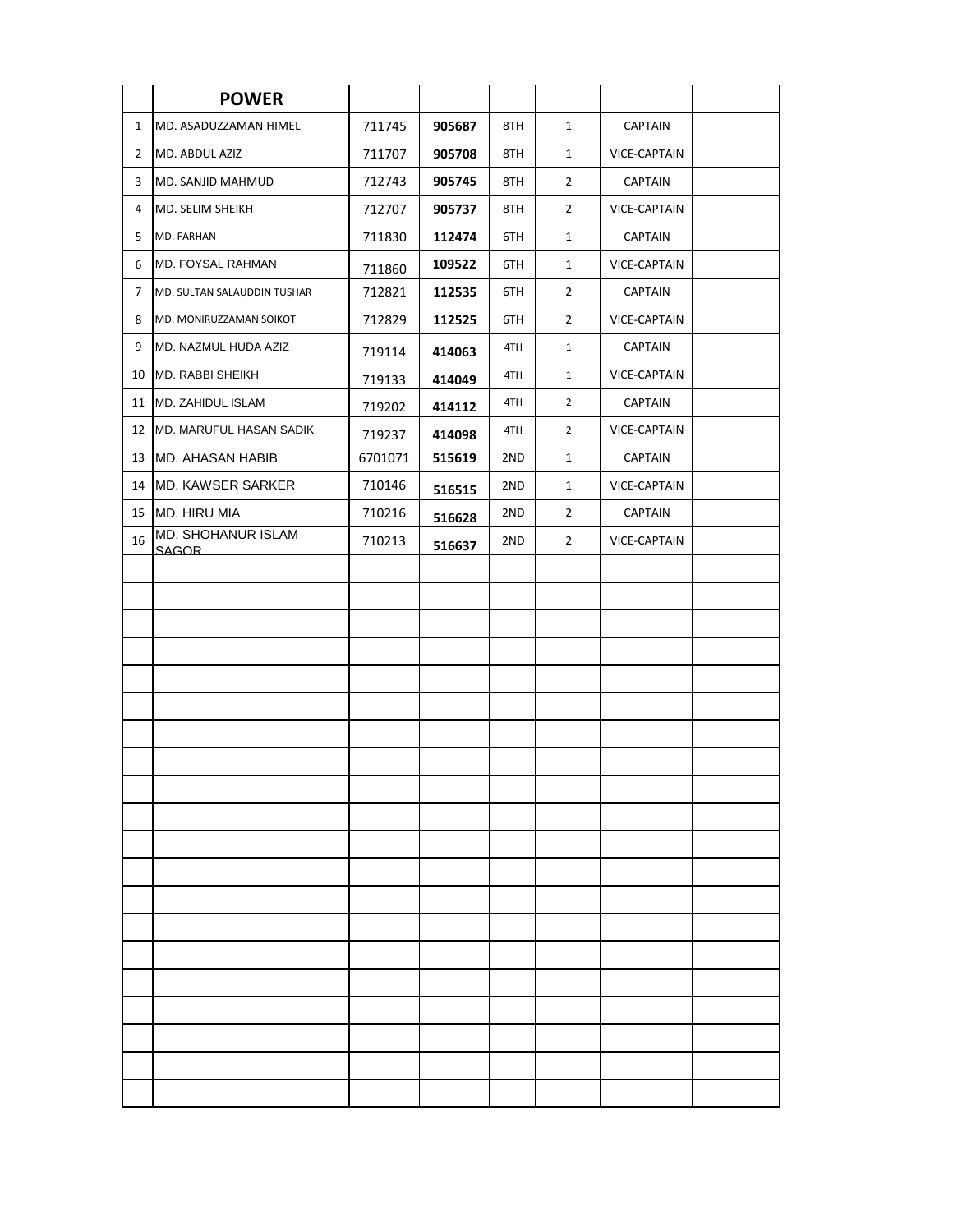|              | <b>RAC</b>                    |        |        |     |                |                     |  |
|--------------|-------------------------------|--------|--------|-----|----------------|---------------------|--|
| $\mathbf{1}$ | <b>MD. MOHIUDDIN</b>          | 721717 | 905826 | 8TH | $\mathbf{1}$   | <b>CAPTAIN</b>      |  |
| $\mathbf{2}$ | <b>ALAM HOSSAIN</b>           | 721707 | 905819 | 8TH | $\mathbf{1}$   | VICE-CAPTAIN        |  |
| 3            | <b>TAREQUE RAHMAN</b>         | 722722 | 905852 | 8TH | $\overline{2}$ | <b>CAPTAIN</b>      |  |
| 4            | MD. SHAHADAT HOSSAIN          | 722735 | 905856 | 8TH | $\overline{2}$ | VICE-CAPTAIN        |  |
| 5.           | MD. FAJLE RABBY               | 721837 | 112543 | 6TH | $\mathbf{1}$   | <b>CAPTAIN</b>      |  |
| 6            | MST. SWARNALEE AKTER SEEMA    | 721825 | 177163 | 6TH | $\mathbf{1}$   | VICE-CAPTAIN        |  |
| 7            | <b>MD. SHIHAB HOSSAIN</b>     | 722832 | 112605 | 6TH | $\overline{2}$ | <b>CAPTAIN</b>      |  |
| 8            | MD. ASADUZZAMAN               | 722856 | 177836 | 6TH | $\overline{2}$ | VICE-CAPTAIN        |  |
| 9            | <b>MD. ATIK HASAN</b>         | 729146 | 414121 | 4TH | $\mathbf{1}$   | <b>CAPTAIN</b>      |  |
| 10           | <b>MD. ATIKUL ISLAM</b>       | 729102 | 414171 | 4TH | $\mathbf{1}$   | VICE-CAPTAIN        |  |
| 11           | <b>MD. MOZAHID HASAN</b>      | 729253 | 417829 | 4TH | $\overline{2}$ | <b>CAPTAIN</b>      |  |
| 12           | MD. BAKI BILLAH               | 729219 | 414177 | 4TH | $\overline{2}$ | <b>VICE-CAPTAIN</b> |  |
| 13           | MD. MAHOFUZAR RAHMAN          | 720144 | 516656 | 2ND | $1-A$          | <b>CAPTAIN</b>      |  |
| 14           | <b>MD. SHAHIN MIA</b>         | 720146 | 516668 | 2ND | 1-A            | VICE-CAPTAIN        |  |
| 15           | <b>IMD. SHAHRIAR MOSTAKIM</b> | 720129 | 516745 | 2ND | $1 - B$        | <b>CAPTAIN</b>      |  |
| 16           | NURUN NAHAR                   | 720114 | 516767 | 2ND | $1 - B$        | VICE-CAPTAIN        |  |
| 17           | <b>MD. BAYEJID BOSTAMI</b>    | 720273 | 516825 | 2ND | $2-A$          | <b>CAPTAIN</b>      |  |
| 18           | <b>MD. FAHIM HASAN</b>        | 720206 | 516816 | 2ND | 2-A            | VICE-CAPTAIN        |  |
| 19           | <b>MD. ISMAIL BABU</b>        | 720237 | 516858 | 2ND | 2-B            | CAPTAIN             |  |
| 20           | MD. BEPUL HOSSAIN             | 720203 | 516862 | 2ND | 2-B            | VICE-CAPTAIN        |  |
|              |                               |        |        |     |                |                     |  |
|              |                               |        |        |     |                |                     |  |
|              |                               |        |        |     |                |                     |  |
|              |                               |        |        |     |                |                     |  |
|              |                               |        |        |     |                |                     |  |
|              |                               |        |        |     |                |                     |  |
|              |                               |        |        |     |                |                     |  |
|              |                               |        |        |     |                |                     |  |
|              |                               |        |        |     |                |                     |  |
|              |                               |        |        |     |                |                     |  |
|              |                               |        |        |     |                |                     |  |
|              |                               |        |        |     |                |                     |  |
|              |                               |        |        |     |                |                     |  |
|              |                               |        |        |     |                |                     |  |
|              |                               |        |        |     |                |                     |  |
|              |                               |        |        |     |                |                     |  |